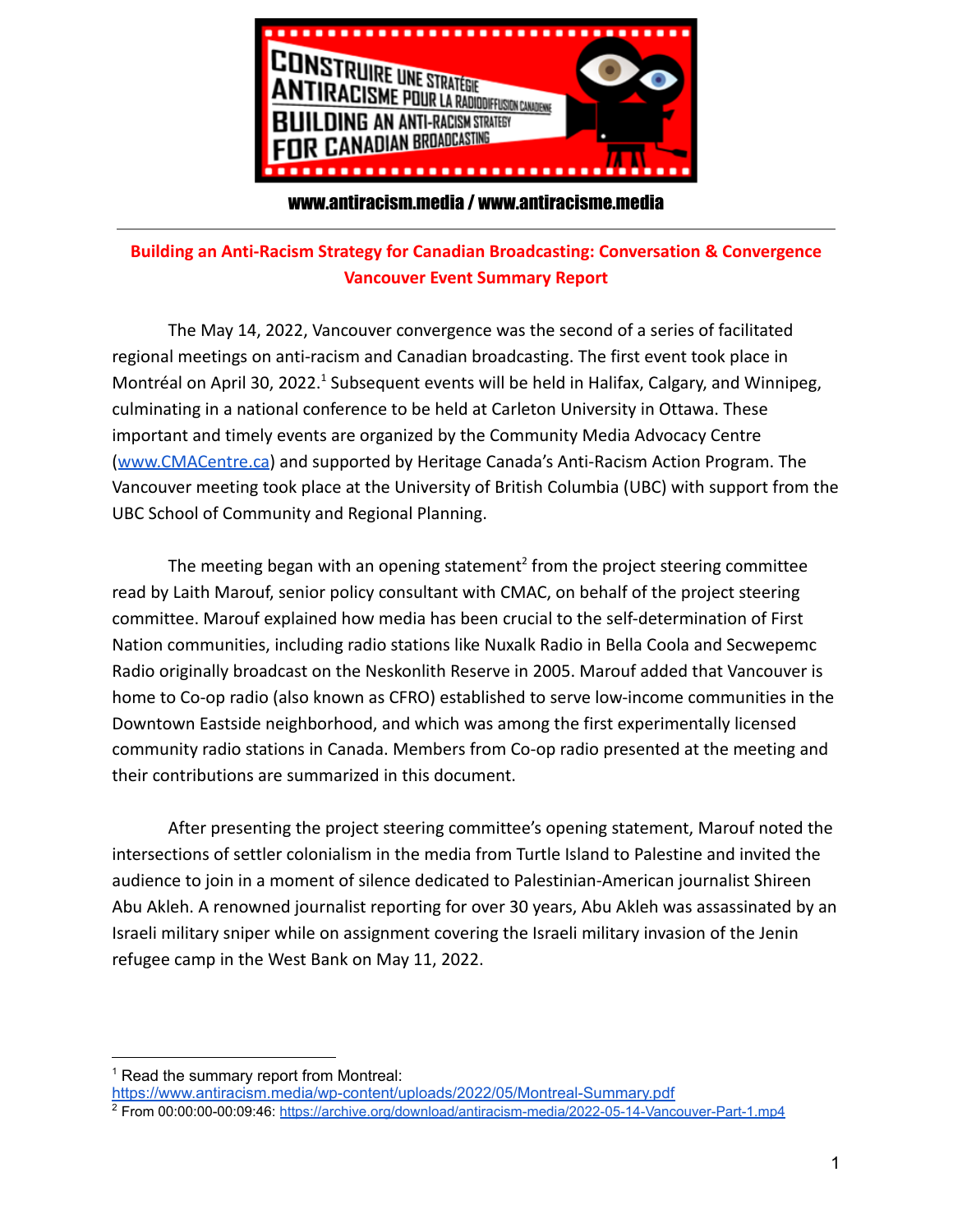The keynote address<sup>3</sup> was given by Dr. Karim H. Karim, Chancellor's Professor at Carleton University's School of Journalism and Communication. Dr. Karim's presentation titled "Identifying the Principles for an Anti-Racism Strategy" <sup>4</sup> provided an overview of the dominant colonial hegemonic discourses of media in Canada and proposed three main strategies for anti-racism in Canadian media. He has worked on media, diaspora, and inclusion and has conducted research studies for Canadian broadcasters on the representation of diversity. Dr. Karim led the administrative process to establish the Canadian Race Relations Foundation at the Department of Canadian Heritage, where he also served as the elected chair of an advocacy organization for racialized employees. Dr. Karim explained how the dominant societal discourses use a defined network of terminology, visual images, and symbols to uphold its colonial and white supremacist legacy and infrastructure. The dominant societal discourses use terms such as 'modernity' and 'democracy' as markers of its Eurocentric Christian civilization and frames living conditions in the third world as a marker of barbarism and lack of human development. Dr. Karim explained how states considered of the first world, including Canada and the United States, actively maintain poor infrastructures in areas where Indigenous, Black and racialized communities live--both domestically and through their foreign policies. For example, Canadian former prime minister Stephen Harper argued in the interest of what he called "old stock Canadian," referring to settlers of European dissent who are also identified as "la pure laine" among white Francophones in Canada to refer to descendants of New France settlers. Dr. Karim explained how such categorizations presented in the discourse of the country's leaders and amplified by the mainstream media continuously shift, expand, and limit the definition about who is included and excluded from the Canadian public sphere, which emboldens racists in the society. Dr. Karim notes how the category of the "white self" is flexible and can be expanded or shrunk to suit the project of white supremacy. For example, unlike today, in the 19<sup>th</sup> century, Irish and Ukrainian people were not considered white. The recent coverage of Ukraine and the influx of journalists sent to Ukraine from Canadian media is blatantly contrasted by the lack of coverage and media visits to other sites of war such as Ethiopia, Yemen, and Mali. Dr. Karim noted that the mainstream media's lack of coverage of people with darker skin indicates that the media discourse in Canada does not see non-white people as worthy victims that deserve to be covered and rather, as inherently violent. He pointed to a media analysis<sup>5</sup> of the Quebec mosque shooting committed by Alexandre Bissonnette in 2017 to show how journalists were

<sup>3</sup> Read Dr. Karim's written remarks:

[https://www.antiracism.media/wp-content/uploads/2022/06/Identifying-Principles-for-an-Anti-Racism-Strat](https://www.antiracism.media/wp-content/uploads/2022/06/Identifying-Principles-for-an-Anti-Racism-Strategy.pdf) [egy.pdf](https://www.antiracism.media/wp-content/uploads/2022/06/Identifying-Principles-for-an-Anti-Racism-Strategy.pdf)

<https://archive.org/download/antiracism-media/2022-05-14-Vancouver-Part-1.mp4> & <https://archive.org/download/antiracism-media/2022-05-14-Vancouver-Part-2.mp4>

<sup>4</sup> From 00:09:46 until end of part 1, then from 00:00:00 until end and then continues in part 2 from 00:00:00 until 00:59:30:

 $5$  Mahrouse, G. (2018). Minimizing and Denying Racial Violence: Insights from the Québec Mosque Shooting. *Canadian Journal of Women and the Law,* 30(3), 471-493. <https://doi.org/10.3138/cjwl.30.3.006>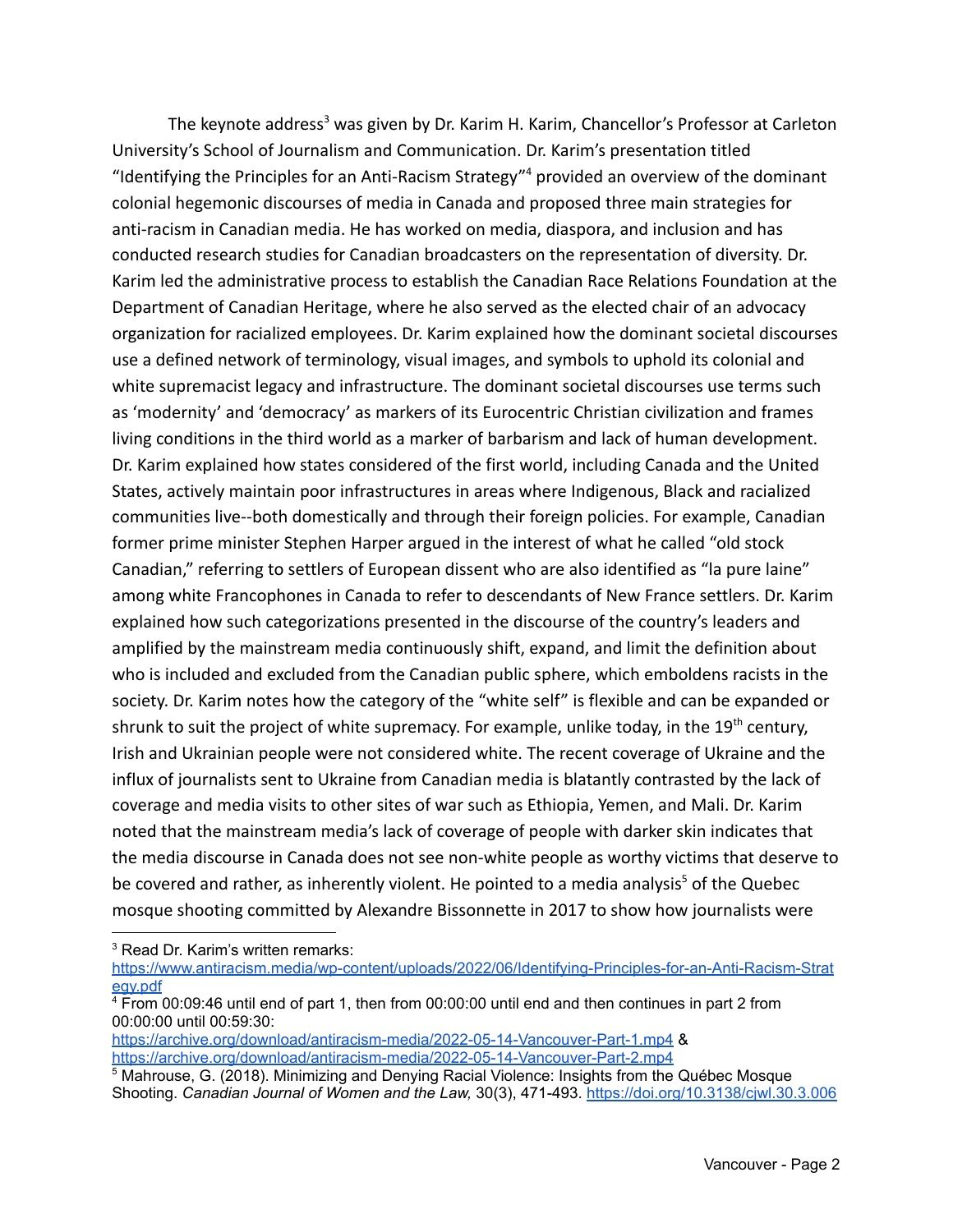reluctant to call the murder of 6 people in a mosque as terrorism and instead identified the murderer, who had clear ties to white nationalism, as someone who has 'gone astray/poor moral conduct'. Dr. Karim concluded by identifying what he considers as the basic principles for building an effective anti-racism strategy for Canadian broadcasting. He said:

- 1. Justice is the cornerstone of a well-functioning society and on its rests the obligations for the ultimate goal of democracy. White supremacy has created structures of injustice towards racialized peoples who are left out of key modes of participation and who face silencing and media distortions. The media must abide by professionalism proper to their sector which is incumbent on fostering social justice as a basic ethic and mandate.
- 2. Respect opens the door between people and helps shut the door to hate. It enables the self to enable the stranger. Respect keeps us vigilant against those relentless discourses that disparage people and requires one not to attach an individual to an entire group. Respect must be a primary requirement for media in society and serves as a model for good public behaviour.
- 3. Understanding and mutual understanding in which one has to understand the self in order to know the other. Being open to long term endeavors of mutual understanding between people is essential for a healthy and diverse society open to all cultures and religions. Dominant discourses can be re-examined if one is committed to principles of understanding. White supremacy and the role of the media, whose norms are shaped by Eurocentrism and hold deep cultural biases, need to be revealed for their destructive effects on society. Only when these are understood and there is an obligation in the media and the society to counter white supremacy can we move on and get along with each other.

The second presentation of the Vancouver meeting featured esteemed media practitioner and director of the Nat and Flora Bosa Centre for Film and Animation at Capilano University, Doreen Manuel. In her presentation titled "Decolonizing the Film, TV & Media Industry," <sup>6</sup> Manuel provided a historical account of the current state of Canadian media and shared from her expertise on the importance of political strategy in decolonizing the media sphere. The sixth child of Grand Chief Dr. George Manuel and Spiritual Leader Marceline Manuel, Doreen Manuel comes from a long line of oral historians and factual storytellers from her First Nations traditional background. Manuel has extensive experience working in First Nations education and community development in both rural and urban centers. She is currently the principal owner of Running Wolf Productions, on the Board of Directors for *The*

<sup>&</sup>lt;sup>6</sup> Doreen Manuel – Decolonizing the Film, TV & Media Industry [from 00:59:30 until end]: <https://archive.org/download/antiracism-media/2022-05-14-Vancouver-Part-2.mp4>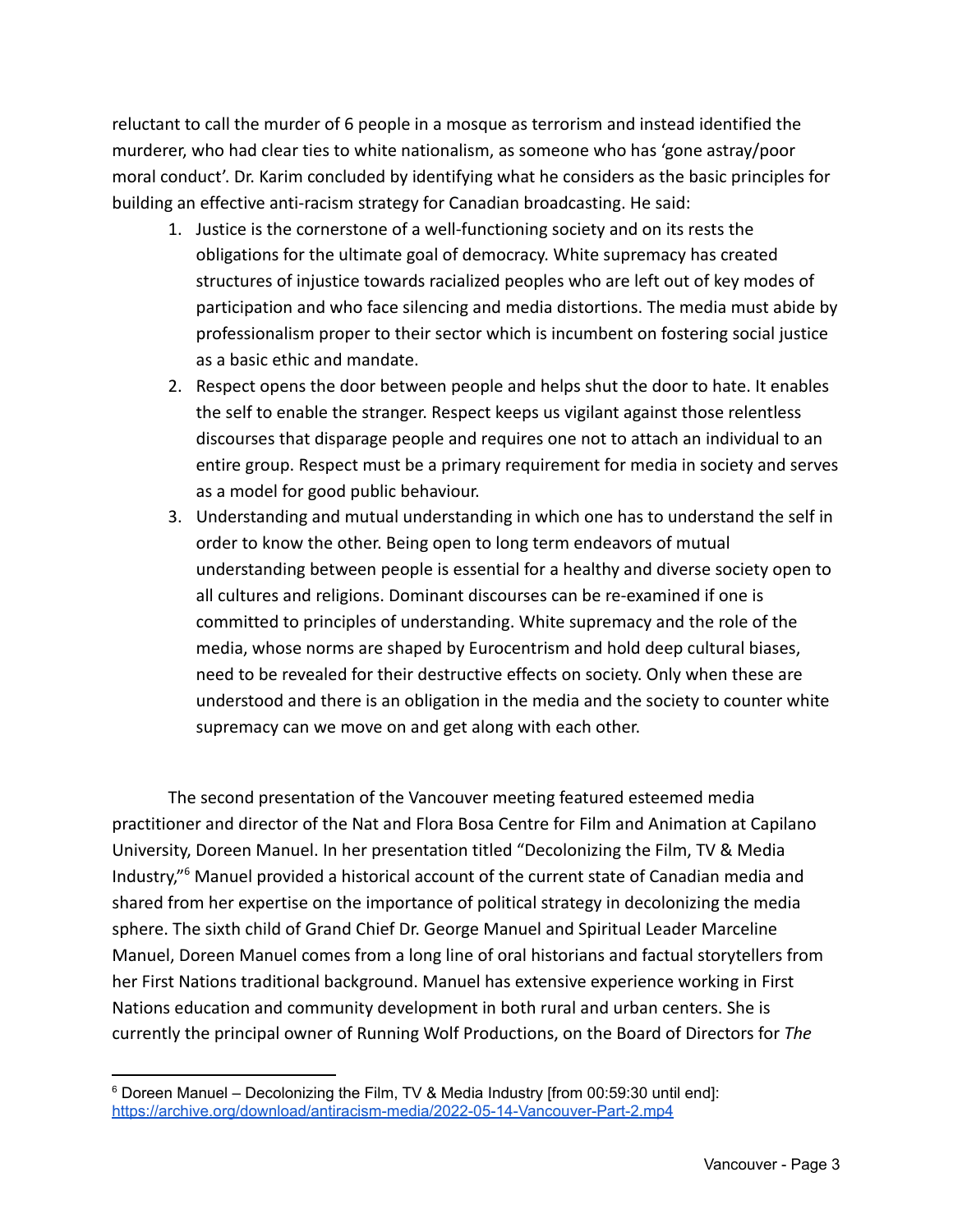*Knowledge Network* and Moving Images Distribution. Manuel introduced her presentation by noting the importance of Indigenous education and explaining that Indigenous history is not included in the public school education system. In instances where indigenous history is included, for example in post-secondary institutions, it is common to see courses delivered by non-Indigenous educators who have learned from books rather than Indigenous educators who have personal experiences teaching about Indigenous history. Manuel explained how teaching Indigenous history through personal connections and lived experience is a powerful life-saving force because it explains and contextualizes current social and political conditions in Canada.

Manuel noted how, without fail, teaching Indigenous history to recovering heroin addicts in Vancouver's Eastside and to women escaping violent relationships saved their lives because it explained the structural reasons, upheld by colonialism, for why they are where they are in life. Manuel explained that Canadian media has its roots in the genocidal policies and practices such as the *Indian Act* and the residential school system in which Indigenous children were forcibly removed from their communities by the Canadian government. Noting from her experience as a survivor at the Port Alberni Indian Residential School, Manuel explained to the audience the deliberate torture and sexual abuse that the residential school teachers and administrators perpetrated against her and other Indigenous children, and how Indigenous education saved her after she got out. Manuel notes how after her release from residential school, her mother and her grandmother ensured that she received spiritual healing and learned everything she needed to "live her life as a strong powerful Ktunaxa woman." Manuel explained how her grandmother would not speak English to her and that she learned from different elders about Indigenous ways of living as an important practice of decolonization.

From television, books, to radio, Manuel noted that an important part of decolonization is to question everything, analyze, and dissect every aspect of mainstream society. She explained that this requires the collective effort of likeminded people who are trying to decolonize. Racist and genocidal policies, such as the pass system in which Indigenous people were not permitted to leave the reservation without approval, and the sixties scoop, a policy which removed Indigenous children en-masse from their homes and put into non-Indigenous homes, are a few examples of the genocidal conditions that barred Indigenous people's participation in the media sector. The history of media needs to also include Indigenous history and a history of Canada's genocide in order to correctly represent the state of media in Canada.<sup>7</sup> An indigenous communication history of Canada is needed in order to understand why Indigenous people did not get involved initially. Manuel recounted how from the 1960s onward more Indigenous people pushed forward in media, and by the 1980s and 1990s there was and

 $7$  See for example:

[https://web.archive.org/web/20141114044333/http://www.indigenousmedia.ca/indigenous-communication](https://web.archive.org/web/20141114044333/http://www.indigenousmedia.ca/indigenous-communications-in-canada-our-history) [s-in-canada-our-history](https://web.archive.org/web/20141114044333/http://www.indigenousmedia.ca/indigenous-communications-in-canada-our-history)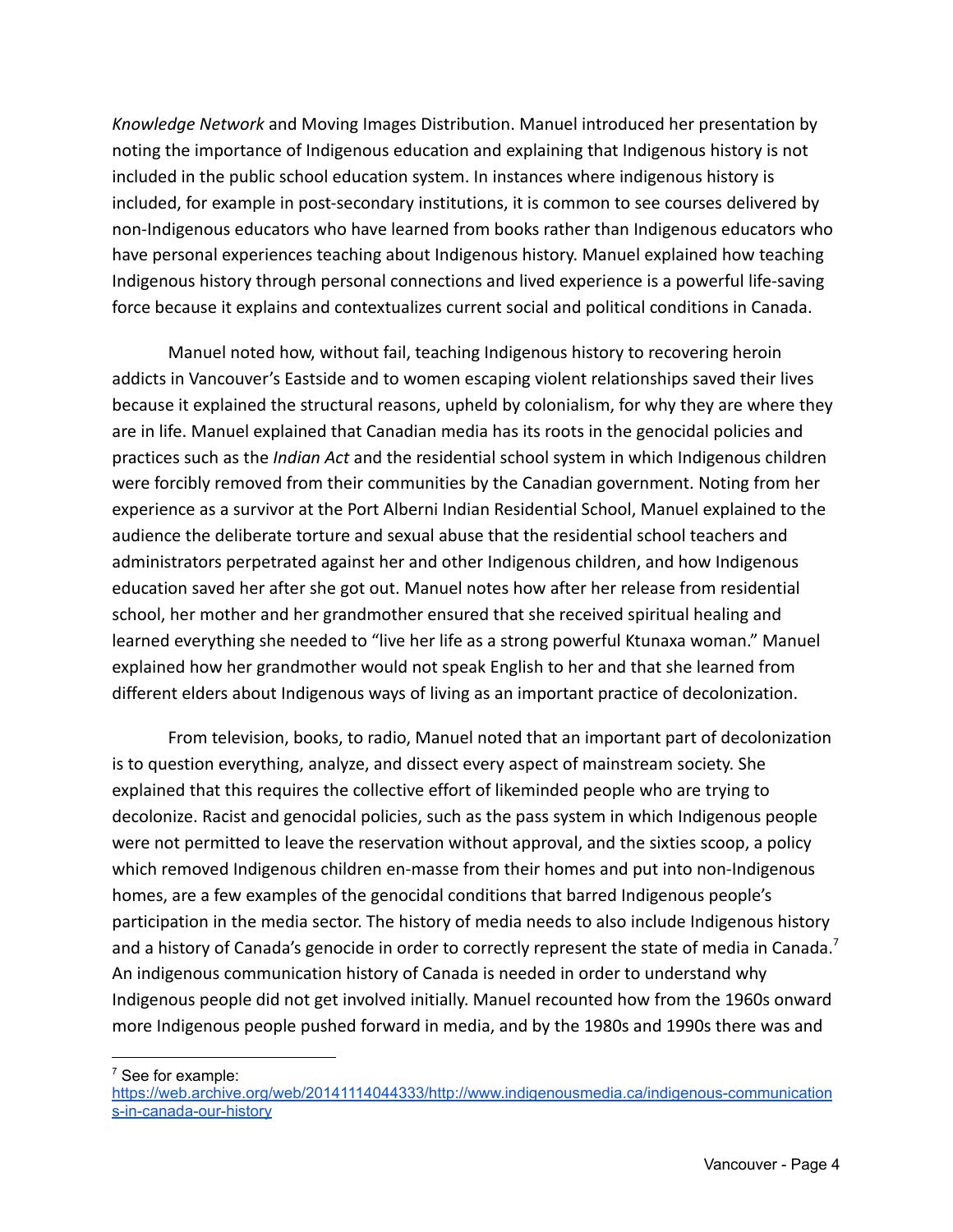continues to be a strong growth of Indigenous media leaders whose aim is to use media to serve Indigenous people. Manuel got involved in media starting in 2003 and today sits on multiple committees working to change and adapt policies to better serve decolonization in broadcasting. Manuel stressed the dire importance of unity and winning, calling for Indigenous and marginalized peoples to sit on committees and be there to advocate for equity in the media. Manuel presented the following seven action items for building an anti-racism strategy for Canadian broadcasting:

- 1. Every government agency and funding organization that serves media should be mandated to set goals of hiring 50% marginalized employees and to open seats on their boards for marginalized community representatives. Mandate industry unions to create pathway programs to fast-track achieving equity and inclusion. Manuel had worked with Disney and now Warner in order to facilitate more hiring of Indigenous and Black people in the sector. The Union proved to be a barrier to improving hiring practices, for example at Disney. The Unions, such as the Motion Picture Production Industry Association of BC (MPPIA), must be held accountable and must have mandated equity training and mandated practices for hiring Indigenous and marginalized people. It is a fact that film productions in Canada hire mostly only white people. This needs to change and the Unions must actively work to implement equity in the sector.
- 2. Equity and inclusion coordinators should be hired to monitor every production. Manuel has already developed a job description for this role and it is expected that it would be easy for unions and organizations to implement equity and inclusion coordinators, just as they implemented the role of intimacy officer.
- 3. All Canadian broadcasters and industry organizations who receive government funding should commit to an equity audit of their administration and staff. Organizations must set realistic goals, if they do not have them, to improve and meet equity standards.
- 4. An Equity Seeking Tax Credit should be implemented. Marginalized producers rely on the tax credit they receive after the production is finished as a large chunk of the budgeted funding for their projects.Manuel explained that a study by the Racial Equity Media Collective reveals that tax credits make up the largest of all funding going into the media industry.<sup>8</sup> However, these tax credits are not subject to any equity related standards, which makes them the biggest equity omission in the system. Implementing an Equity Seeking Tax Credit which would be made accessible

<sup>8</sup> <https://www.re-mc.org/research>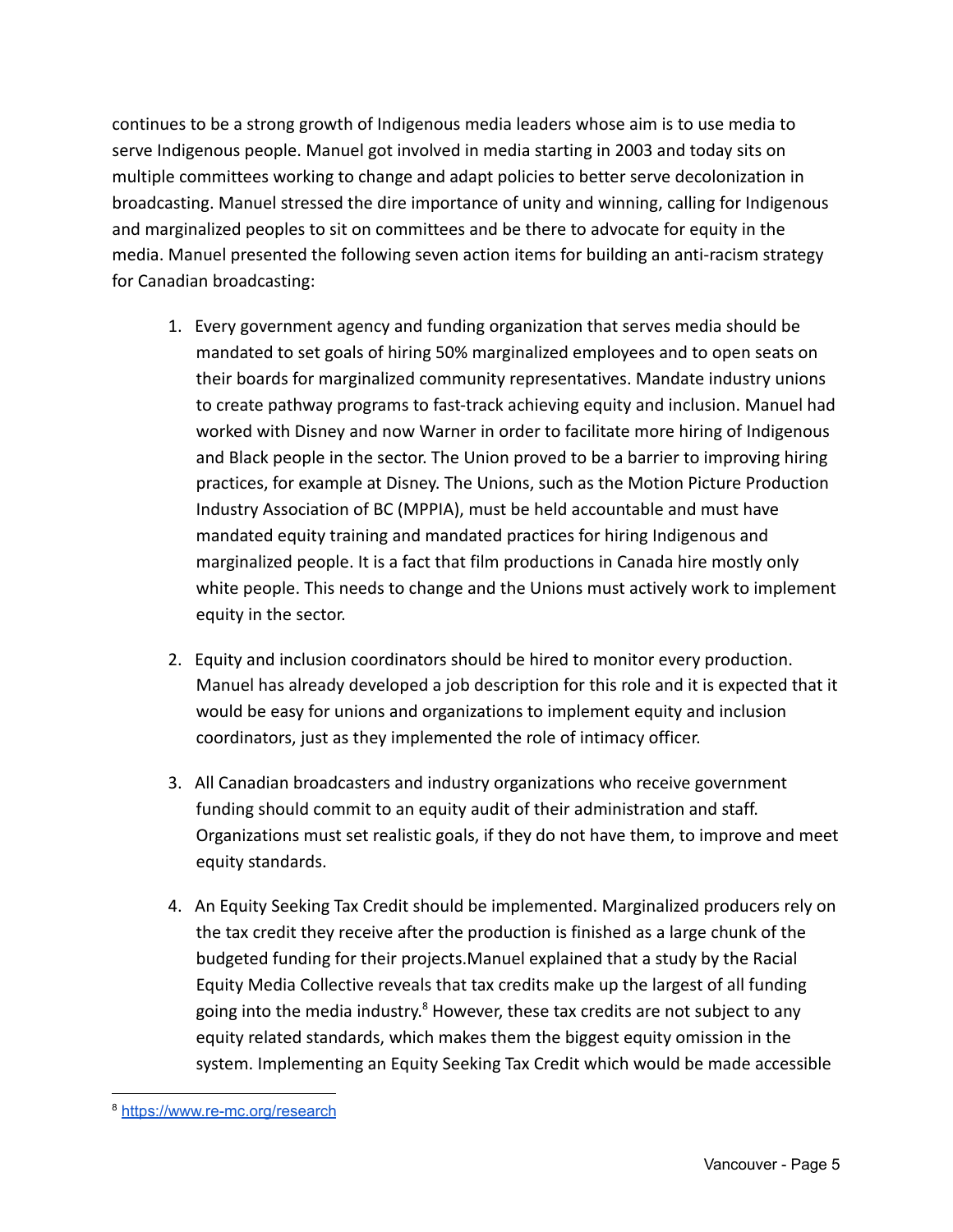to Black, Indigenous, and equity seeking groups during the production stage, as opposed to waiting till after production, must be implemented. Manuel has been advocating for this initiative for 4 years. A meeting with the Finance Minister is required to push this foreword. The Finance Minister has not accepted a meeting to discuss this. Manuel urges the new minister to meet and implement the Equity Seeking Tax Credit.

- 5. Banking and funding institutions must change the way they evaluate Indigenous people for loans. Indigenous Peoples are often not given loans for their productions because of racism in banking and funding institutions. Manuel explained that the standards by which loans are approved are not equitably implemented, adding that this is unacceptable.
- 6. Better statistics are needed on equity in the media sector. Currently, there are no accurate statistics that tell us how many Indegenous and marginalized people are in film productions. As a primary strategy in any recommendations, better statistics are needed that will help support better hiring practices.
- 7. Mandates are needed to ensure that funders and the CRTC support the evolution of true Indigenous cinema. Funders and the CRTC must dedicate a majority of Indigenous hires for the largest salaried positions above the line (e.g. writer, director, lead actor, etc.) for Indigenous productions with a minimum of 40% Indigenous crew. Doreen Manuel's film *Unceded Chiefs* included an all Indigenous crew with the exception of four costumers and one animator. Similarly, Darlene Naponse's film *What Falls Around Her* also included an all-Indigenous crew. It is possible, so why are people not doing it more?

The third presentation titled "Inclusion vs. Exclusion" was a panel of four members of Vancouver's Co-op radio: Gunargie O'Sullivan, Hanna Kawwas, Abdel Saleem Moosa Naroth, and Dr. Alnoor Gova.<sup>9</sup> The first speaker on the panel, Gunargie O'Sullivan, is a Kwakwaka'wakw who was born in Alert Bay, BC, and her people originate from Turnour Island and are from the Tlowitsis Nation. O'Sullivan is a radio host, media producer, actress, writer<sup>10</sup> and an arts organizer who was chosen in 2018 as the Radio Legend by National Campus and Community Radio Association (NCRA). In 2015, O'Sullivan taught at the first Women's Media Camp in Denman Island and Comox BC, where she also hosted a two-hour live national broadcast from the Walking With Our Sisters exhibit presented by the K'omoks band. At Co-op radio, O'Sullivan

<sup>9</sup> Programmers from Campus and Community Radio – Inclusion vs Exclusion [from 00:00:00 until 01:24:15]: <https://archive.org/download/antiracism-media/2022-05-14-Vancouver-Part-3.mp4>

<sup>10</sup> O'Sullivan's poems have been anthologized in the annual series, *Gatherings*, published by Theytus Publishing.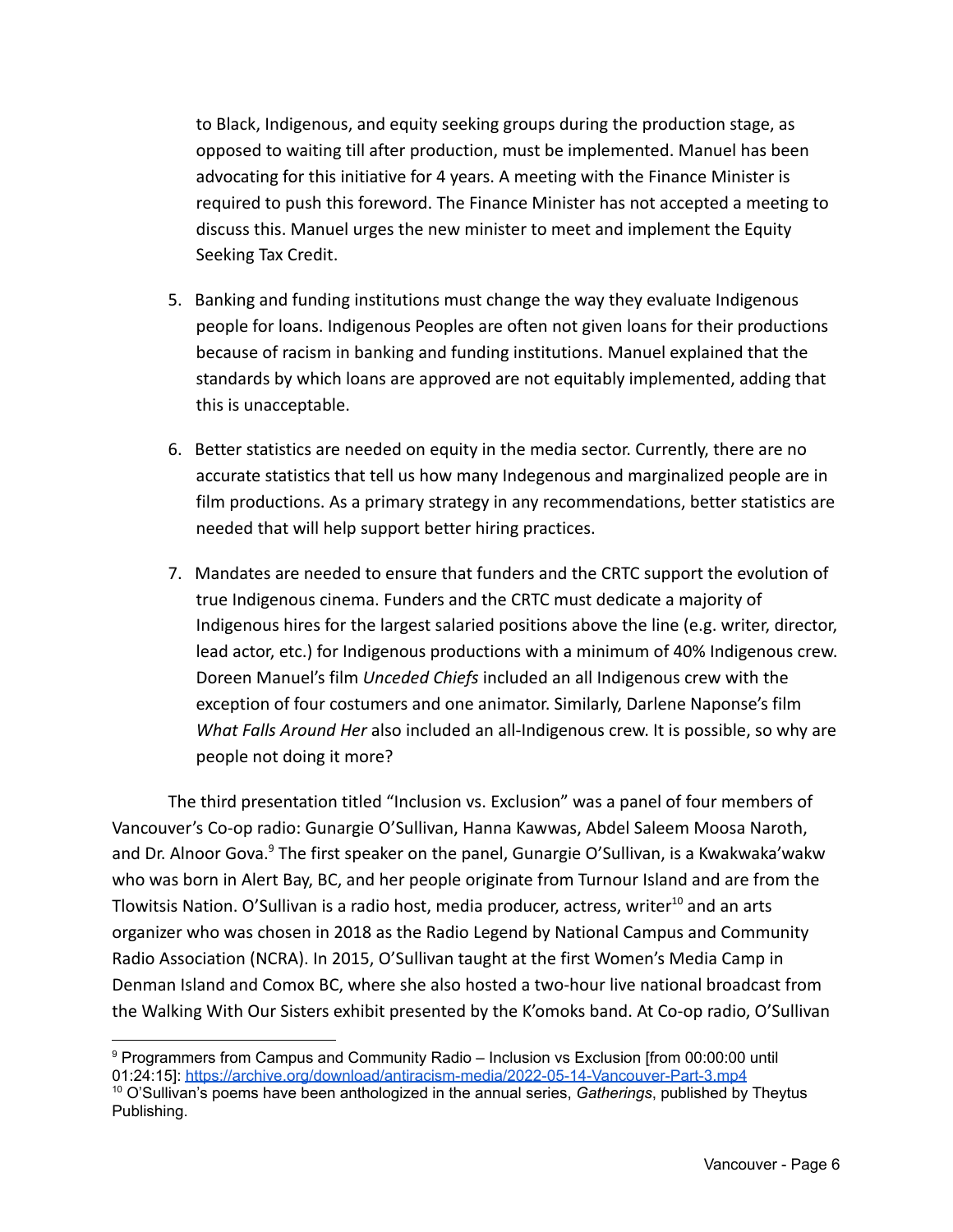hosts three weekly programs *Late Night with Savages, Kla How Ya FM*, and *When Spirit Whispers.*<sup>11</sup> O'Sullivan presented on the state of community radio in Vancouver based on her own experience as a media practitioner of over 30 years and called on the broadcasting industry to improve employment practices to actively employ Indigenous people. O'Sullivan began her presentation by bringing attention to Article 16: Right to Media in the UN Declaration on the Rights of Indigenous Peoples<sup>12</sup> and stressed on the importance of media, such as radio, as a powerful tool for Indigenous peoples to communicate, represent, connect with each other, and to learn about each other's identities across boundaries. O'Sullivan explained that the effects of residential schools on her, her family, and Indigenous people has been structural in upholding inequalities including in the media. O'Sullivan was first introduced to radio through her brother who had his own show on Co-op radio. In the 1990s, during the Oka crisis, she witnessed how the media misrepresented what was going on in Kanesatake and how the media spun the story to negatively report on the Mohawk people and their struggle.<sup>13</sup> Seeing the urgency of using media to counteract the racism, O'Sullivan decided to commit to working in broadcasting and has since produced and organized many projects such as the Heart of the City Festival.<sup>14</sup> O'Sullivan explained how for many Indigenous and marginalized people in Vancouver, getting involved with radio and media work was a way to bring people together and be part of a collective. For example, the Spirit Song Theatre Company developed in the 1980s was an important gathering spot for many Indigenous people in Vancouver. O'Sullivan stressed on the importance of accessing resources such as radio stations and other media as powerful tools to be used in meaningful ways. For 30 years O'Sullivan has been producing shows, conducting trainings for broadcasters, traveling long trips for radio meetings, and often leaving the station late at night putting her life at risk without ever benefitting from employment or salary from Co-op radio. O'Sullivan asked, "How are Indigenous people going to participate in a system that does not pay them for their work?" O'Sullivan has been a leading program and mentor at Co-op radio for over 30 years and has dedicated countless hours to the growth of the community through radio. Co-op radio station management must employ long time volunteers, like O'Sullivan. O'Sullivan presented the two following urgent strategies for building an anti-racism strategy for Canadian broadcasting:

1. The radio sector needs to actively employ Indigenous people, many of whom are doing a bulk of the work without getting compensated by broadcasters who are reaping the benefits of their volunteer labour.

<sup>11</sup> *When Spirit Whispers* covered the Vancouver event and the archive is available here[:](https://ia802501.us.archive.org/12/items/antiracism-media/2022-05-09%20-%20When%20Spririt%20whispers%20-%20full%20show.mp3) [https://ia802501.us.archive.org/12/items/antiracism-media/2022-05-09%20-%20When%20Spririt%20whis](https://ia802501.us.archive.org/12/items/antiracism-media/2022-05-09%20-%20When%20Spririt%20whispers%20-%20full%20show.mp3) [pers%20-%20full%20show.mp3](https://ia802501.us.archive.org/12/items/antiracism-media/2022-05-09%20-%20When%20Spririt%20whispers%20-%20full%20show.mp3)

<sup>12</sup> [http://www.un.org/esa/socdev/unpfii/documents/DRIPS\\_en.pdf](http://www.un.org/esa/socdev/unpfii/documents/DRIPS_en.pdf)

<sup>&</sup>lt;sup>13</sup> See Alanis Obomsawin's documentary: [https://www.nfb.ca/film/kanehsatake\\_270\\_years\\_of\\_resistance/](https://www.nfb.ca/film/kanehsatake_270_years_of_resistance/)

<sup>14</sup> <https://www.heartofthecityfestival.com/home-2021/>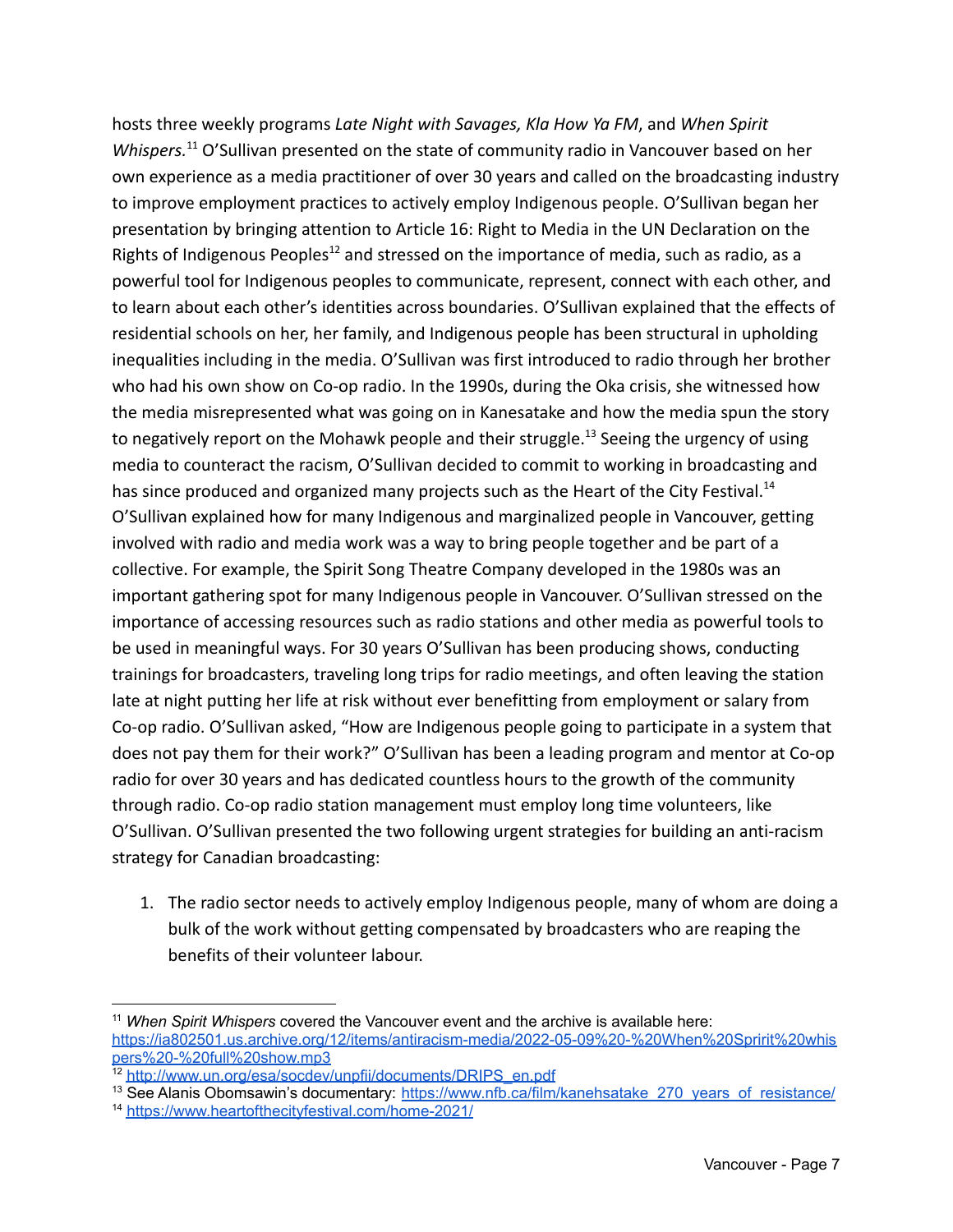2. Getting involved in media and to use it in meaningful ways is essential. This requires access to resources that should be made available to Indigenous and racialized peoples particularly in Vancouver's Downtown Eastside.

The second speaker on the panel from Co-op Radio Vancouver was Hanna Kawwas, the chair of the Canada Palestine Association, writer, and broadcaster as co-host on *Voice of* Palestine, the first Palestinian radio show in Canada, produced for over 30 years.<sup>15</sup> In his presentation, Kawwas provided an overview of his experience as a broadcaster and contextualized media repression by apartheid Canada and Israel. Kawwas began his presentation by explaining the racist shared values between the settler-colonial states of Canada and Israel as exemplified in the clip from the House of Commons in which the government failed to denounce the assassination of Palestinian-American journalist Shireen Abu Akleh<sup>16</sup> just as they failed to denounce the 1982 Sabra and Shatila massacre. Kawwas noted that even though the human rights groups declared the state of Israel as an apartheid state for decades, including this past year by Human Rights Watch, Amnesty International and others, Canada's failure to denounce crimes under international law further reveals its biased and pro-Israeli agenda as a way to further uphold its own settler-colonialism in Turtle Island. Kawwas provided a brief history of his show on Co-op Radio, *Voice of Palestine* which he launched in 1987, to counteract what he argues is a pro-Israeli media bias in Canada. His opponents were outraged and publicly denounced the show citing false claims of antisemitism, including to the CRTC.<sup>17</sup> Kawwas explained that CRTC, which is also part of the political establishment, asked Co-op radio to "balance" the *Voice of Palestine* program, but it did not ask of this of any other show. The producers of *Voice of Palestine* responded by creating a radio segment called "Balancing the Act" that featured quotes from racist leaders. After broadcasting at Co-op radio for 25 years, Hanna Kawwas explained that *Voice of Palestine* decided to leave the station because representatives of the Co-op board of directors failed to support the Boycott Divestment and Sanctions motion that passed at the NCRA<sup>18</sup> and later Co-op radio board of directors single-handedly facilitated a \$1.437 million deal that sold the frequency of the station to the Jim Pattison Broadcast Group, a media conglomerate.<sup>19</sup> *Voice of Palestine* continues today through an online format and remains one of the most important shows in Canada for the struggle of the Palestinian people. Kawwas notes that the influence of corporate media in community broadcasting is an issue that needs to be addressed at the CRTC level. In the context of the CBC, Kawwas also addressed the fact that the national broadcaster has instructed its workers to censor themselves and ban the word "Palestine" from their reporting.

- <sup>17</sup> <https://crtc.gc.ca/eng/archive/1988/DB88-694.htm> & <https://crtc.gc.ca/eng/archive/2008/db2008-119.htm>
- <sup>18</sup> <https://bdsmovement.net/news/national-campus-and-community-radio-association-canada-joins-bds-movement>
- <sup>19</sup> <https://crtc.gc.ca/eng/archive/2011/2011-580.htm>

<sup>15</sup> [http://voiceofpalestine.ca](http://voiceofpalestine.ca/september-1987/)

<sup>16</sup> <https://twitter.com/CJPME/status/1524472715884781570>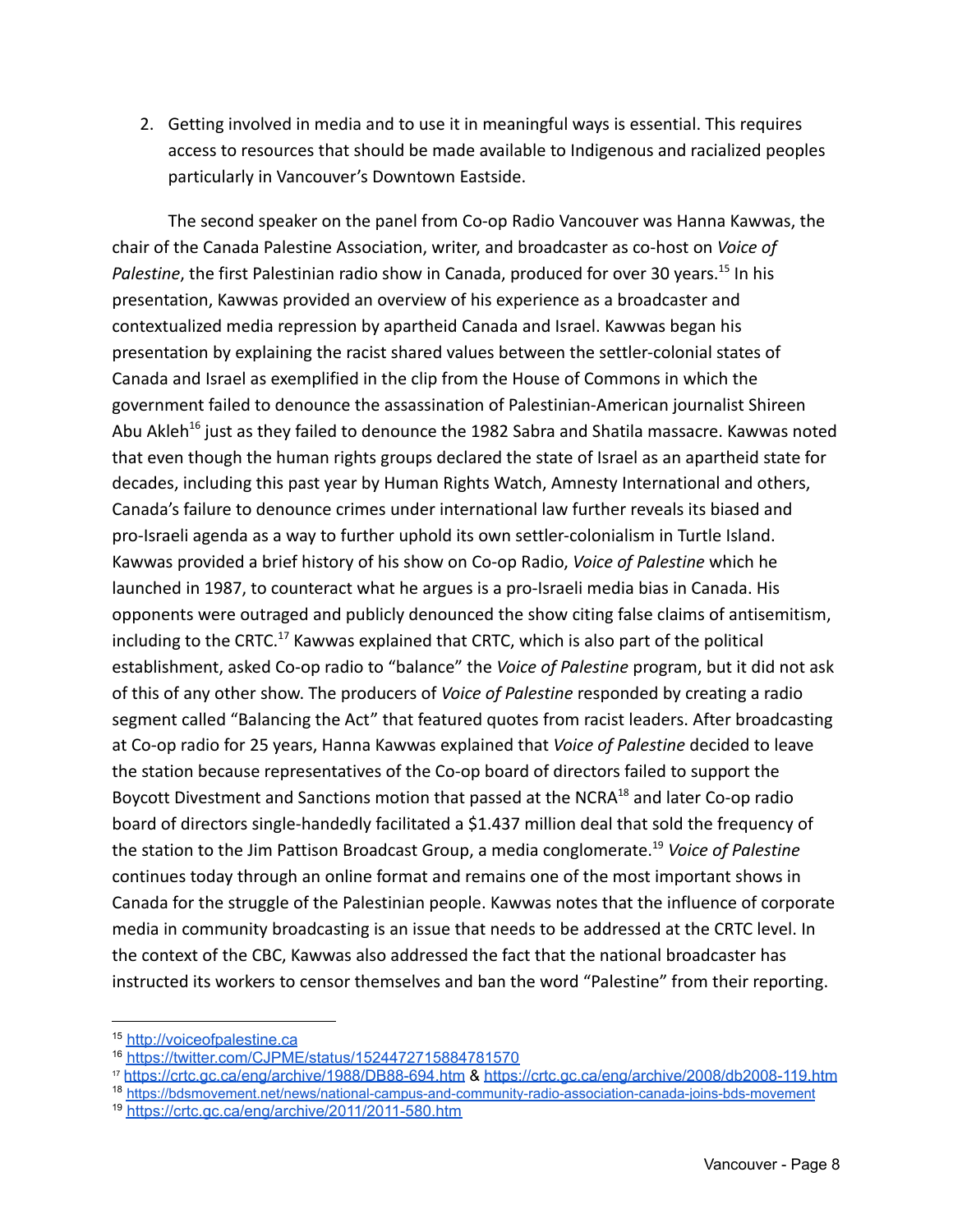In an instance where the word Palestine was used, even when citing a title of a book that has the word Palestine in it, journalists were censored.<sup>20</sup> Kawwas offered the following suggestions for building an anti-racism strategy for Canadian broadcasting:

- 1. Tokenism promotes racism and is not the solution; rather, the apartheid systems in Canada and Israel need to be dismantled. U.S. and Canadian media serve the interest of imperialist foreign policies promoting white supremacist ideology and genocide of indigneous peoples.
- 2. Canadian media need to stop anti-Palestinian racism<sup>21</sup> and recognize Palestine. Education at every level, including at the CRTC, is required to stop the racism that is steeped into media organizations.

The third speaker on the panel was long-time artist, broadcaster, tour manager, and music media practitioner Abdel Saleem Moosa Naroth. Naroth was a broadcaster at Vancouver Co-op radio and was one of the founders of Smithers Community Radio, which he set up upon his move to Smithers, B.C. in Gitdumden Territory. Prior to this, Naroth was a prominent member of community media and activism as part of the anti-apartheid movement in his home-country of South Africa. Naroth offered from his experience in South Africa, U.S., and Canada and stressed the importance of anti-racism education and mobilization in the media sector. Naroth introduced his presentation by providing the audience with context around the anti-apartheid movement in South Africa. Naroth spoke from his background as a Black South African who, under apartheid laws in South Africa, was considered "coloured." Naroth explained that his use of the category "Black" comes from the legacy of activist and founder of the South African Student Organisation, Steve Biko,<sup>22</sup> and the history and philosophy of the Black consciousness movement for liberation in the face of the white oppressors. He explained how, until independence under the presidency of Nelson Mandela in 1994, working in media and speaking to the public under apartheid was dangerous and he was heavily monitored and surveilled by the apartheid state. Naroth led programs at multiple radio stations (in South Africa, U.S., and Canada) and he spoke about the censorship and racism that he experienced at each station. He recounted how a white station manager in Cape Town asked him not to use common Islamic salutation and to tone down the revolutionary music. After Naroth moved to Smithers, B.C., he contacted the CRTC and got all the information he needed in order to set up a community radio station from scratch. Afterwards, he recruited, compiled the playlists, and trained staff. When the station started broadcasting more regularly, Naroth spoke on the radio about his son's and his own experience with racism in Smithers, a town he called racist because the town council was also enabling racism. The white station manager of the station he founded

<sup>&</sup>lt;sup>20</sup> <https://mondoweiss.net/2021/01/cbc-still-reviewing-why-it-deleted-the-word-palestine/>

<sup>21</sup> <https://podur.org/2021/05/23/anti-palestinian-racism-a-resource/>

<sup>22</sup> <https://www.sahistory.org.za/people/stephen-bantu-biko>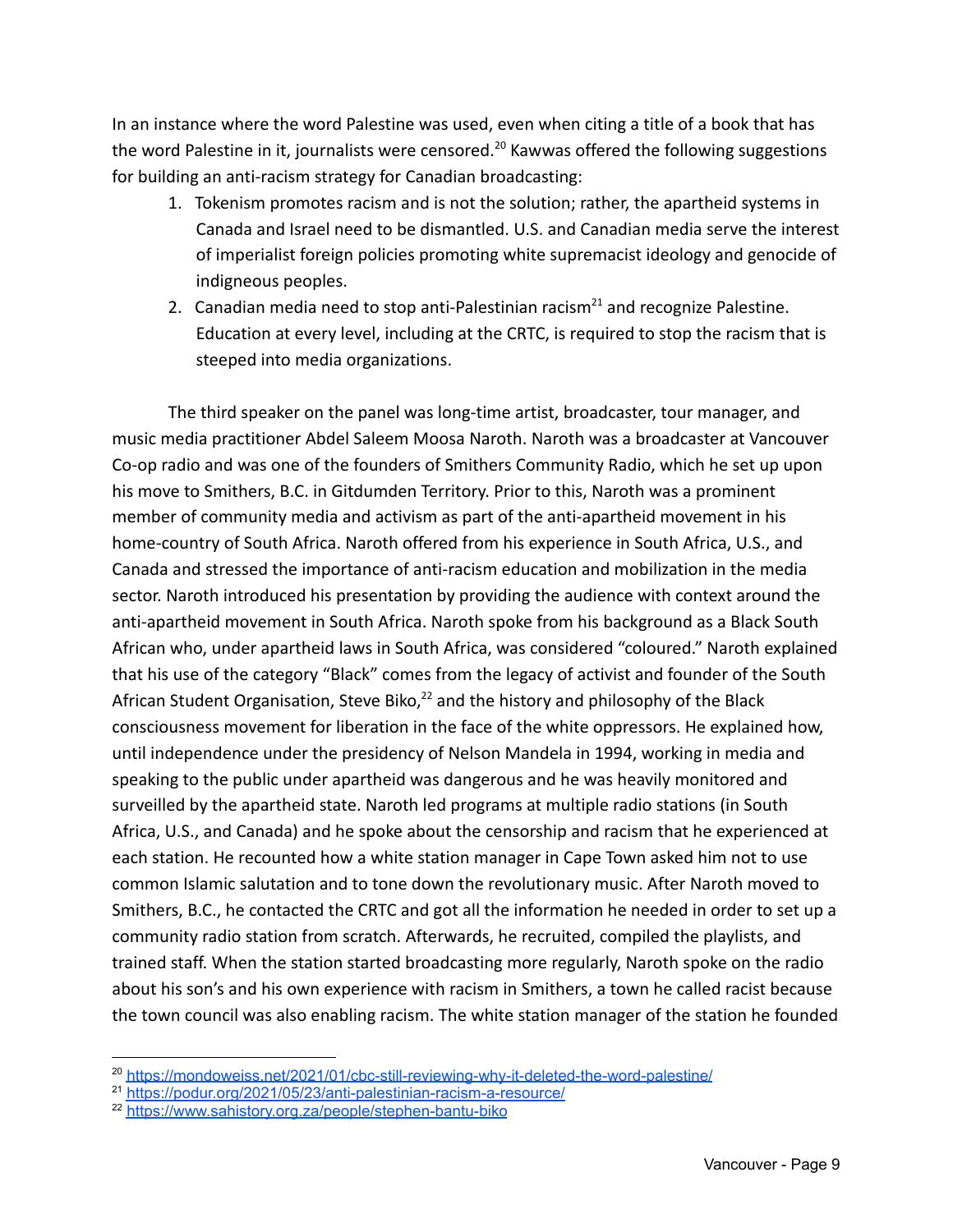responded by asking him not to talk about racism. Naroth experienced something similar during his time at Vancouver's Co-op radio in which he was asked to do most of the grunt work without compensation. According to Naroth, such exploitation is taxing physically and mentally. The major difference between the oppressor and the oppressed, Naroth explained, is that the oppressors come in with a privileged mentality and always want to come in and control. Naroth stressed that when you are oppressed, you either submit or fight. Naroth explained that throughout his experience in radio, it is too common to see white folks steal the ideas and work of BIPOC people and claim it as their own, while at the same time tokenizing racialized people. Naroth presented the following five strategies for building an anti-racism strategy for Canadian broadcasting:

- 1. We need economic power. The government needs to fund, without reservation, broadcasting organizations that are run and controlled by BIPOC communities.
- 2. Stations must not be run by people with colonial mentalities. Station staff and boards must share power in a way that supports the needs of BIPOC communities. This is essential for the health of societies.
- 3. Media is an essential part of making the voices of BIPOC people heard. There needs to be a place where racialized communities can air their own voices.
- 4. Education. Naroth presented education as the most important part of any anti-racism strategy because without it we will not learn how to lead in the footsteps of those that came before us in order to change the course of our destinies. Naroth emphasized that women and girls' education is essential because most radio organizations are male top heavy.

Naroth concluded by adding, "We must demand that these things are instituted immediately; if not, we need to mobilize to get them instituted."

The fourth speaker on the panel "Inclusion vs. Exclusion" was Dr. Alnoor Gova, a member of Co-op radio for over 20 years. Dr. Gova curates two shows on Co-op, *Bulland Awaaz* and *The Rational*, covering local and national current affairs with a focus on systemic racism and inequality, and sharing responses and strategies in dealing with structural inequality. Dr. Gova provided an analysis of how the broadcasting sector excludes racialized members, sometimes through narratives of exclusion, citing his and his fellow panelists' experiences as broadcasters and board members at Co-op radio. Dr. Gova explained that it is an example of inclusion that he has access to the station to broadcast his radio shows, adding that he has benefitted from the mentorship of Gunargie O'Sullivan and from working with fellow panelists at the station. Dr. Gova gave a few examples of exclusion of Indigenous and racialized members at Co-op radio. This included the fact that, to his knowledge, the two public affairs programs he produces in the over 20 years they have been on-air have never been featured in the Co-op radio magazine. He also observed that Co-op radio receives much of its grant funding based on the quality of the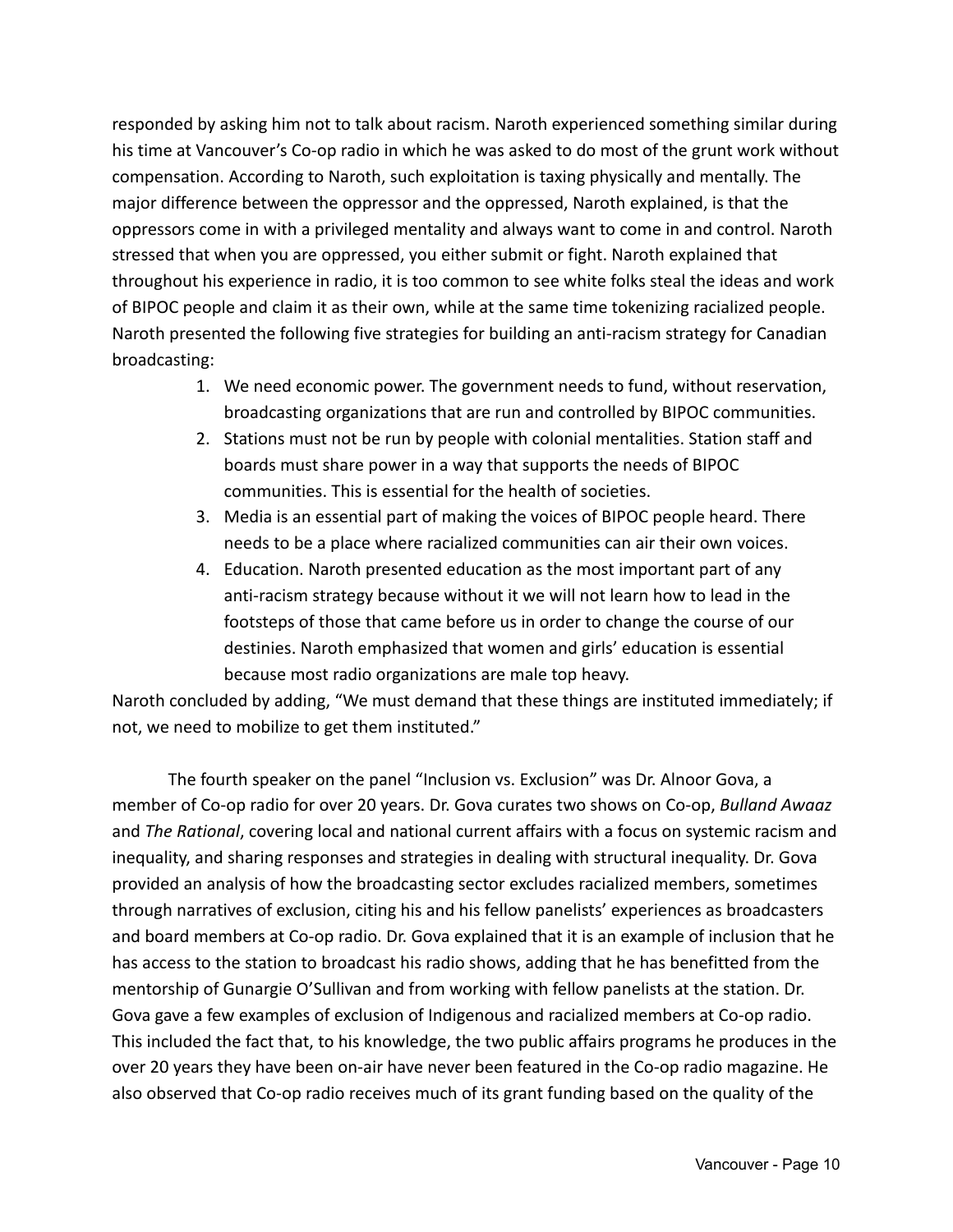diverse programming, such as having the most Indigenous and people of colour programming that station members like Dr. Gova and O'Sullivan continue to host without benefit from the funds raised by the station. Dr. Gova explained that this is despite many attempts by racialized programmers who have been calling for better funding opportunities. For example, Dr. Gova recounted how station members have been calling for direct funding for Gunargie O'Sullivan's programs since this includes over 6 hours of original Indigenous programming produced per week. He stated that where the station has not shown interest in offering any assistance to BIPOC programmers is an example of exclusion. Dr. Gova offered the following recommendations for building an anti-racism strategy for Canadian broadcasting:

- 1. There is an urgent need for direct pathways for radio programmers to secure their own funding for their shows that are independent from the radio station and the NCRA. Currently, there are no such avenues which leads to lack of solid support for BIPOC programmers. When community radio stations get funding for having diverse programming, Dr. Gova explained that BIPOC producers do not benefit from this funding. He observed that there needs to be direct access to funds for BIPOC producers, such as through the Community Radio Fund of Canada.
- 2. Station managers and radio stations must have a political will to support BIPOC programming. Station managers must stop appropriating the work of racialized members and, instead, actively work to improve and advocate for better resources and work conditions.

The concluding panel presentation featured expert media practitioners Barbara Lee, President & Founder of the Vancouver Asian Film Festival and Founder of the Racial Equity Screen Office (RESO), Nilesh Patel, Interim Executive Director of the Racial Equity Screen Office, and Sarah Spring, Executive Director Documentary Organization of Canada. They presented on "Why We Need Mandated Racial Equity: A Case Study on the Failures of The Knowledge Network,"<sup>23</sup> sharing from their over 25 years of experience working in the media sector and offering recommendations based on their equity advocacy work. The presenters spoke about the equity mandates that they proposed at the Knowledge Network, BC's provincial public broadcaster. This advocacy reflects race-based data that RESO released in 2022<sup>24</sup> and called for better data collections to serve racialized people in the media. Lee shared the history of the Vancouver Asian Film Festival which is in its 26<sup>th</sup> year. During all of these years, the festival has only received a total of \$30,000 in grant funding. Lee explained that because there is another Asian film festival in Eastern Canada, funders deemed that there is no justification for funding two Asian film festivals in Canada. Lee explained how this experience motivated her to further

<sup>&</sup>lt;sup>23</sup> From 01:24:15 until end: <https://archive.org/download/antiracism-media/2022-05-14-Vancouver-Part-3.mp4>

<sup>24</sup> <https://vaff.org/vaffs-diversity-on-screen-audit-report-2022/>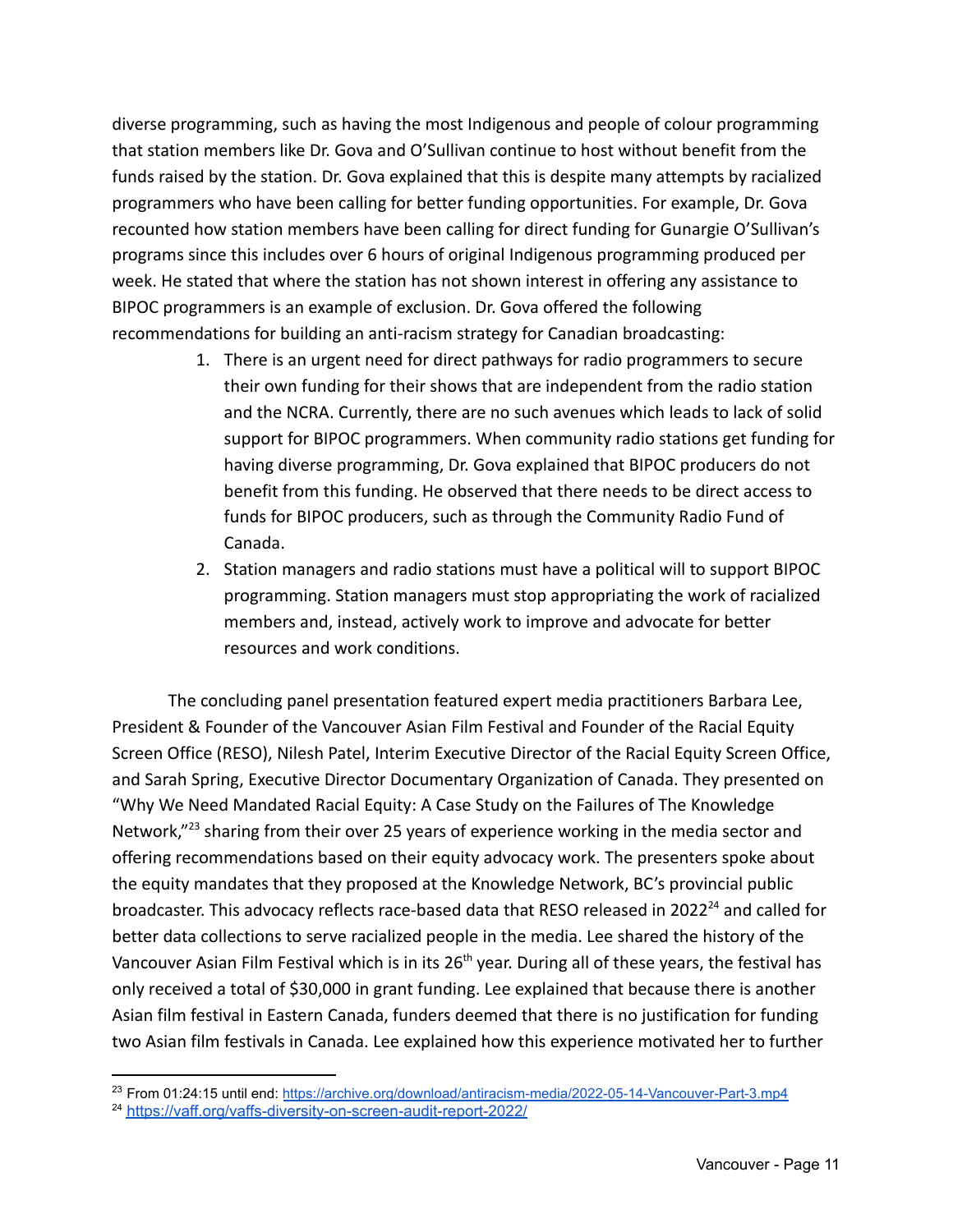look into the racial diversity within these institutions as a way to understand the gaps, noting "you don't know what you don't know." Despite ongoing struggles to access funding, VAFF continues going strong and has been central in advocating for equity and presenting Asian filmmakers to Canadian audiences. Lee and Patel have been working together for 20 years, Patel himself is an alumnus of VAFF. Together, along with Sarah Spring, they have committed to combating systemic racism in their sector. Patel explained how, more recently, the murder of George Floyd has sparked a movement and racial reckoning in society. This led to many organizations including government and national organizations to issue mission statements proclaiming support for BIPOC peoples. Patel explained how this was an important moment to assess what can be done nationally and advocate for more funding for marginalized media makers. One study the presenters' organizations conducted was an equity audit to show the participation of racialized people at the Knowledge Network and to propose a diversity, equity and inclusion action plan.<sup>25</sup> The speakers expressed that bringing forward the data was crucial because it showed that the observations of inequity were backed up by evidence found in the numbers. Figures from their study revealed that 78% of production firms producing for the Knowledge Network are majority owned by white creators and 93.8% of the funds received by production firms from the Knowledge Network are majority owned by white creators who are receiving over \$11.4 million in production funding (see the report linked in FN 25 for more findings).

The speakers showed that the low number of Indigenous and racialized creators who get production support from the Knowledge Network or government funding for their projects is detrimental because it also limits access to international funding. When racialized creators approach international funders and the funders see that the media makers were not given a chance by their own local institutions, it positions them at a disadvantage for having no provincial or national funding. The panel observed that this is how relational power works, by positioning white media producers who have received support from local funders to have an advantage also on the international level thereby continuing the cycle of inequity and racism within the system. Moreover, the racism in funding opportunities creates a situation whereby racialized producers must compete with each other due to resource scarcity. The speakers iterated that this has created a condition in which racialized creators are forced to speak to whiteness rather than to each other because that is where the resources are. The speakers affirmed that the Knowledge Network must abide by the diversity, equity, and inclusion mandate actions and asked that the network's board members agree to implement this action plan as soon as possible.<sup>26</sup>

<sup>25</sup> <https://www.bipoctvandfilm.com/blog/equity-audit-by-knowledge-network-reveals-depth-of-racial-inequities>

<sup>26</sup> <https://www.knowledge.ca/sites/default/files/PDFs/DEI-Action-Plan-Public-Release-February-2022.pdf>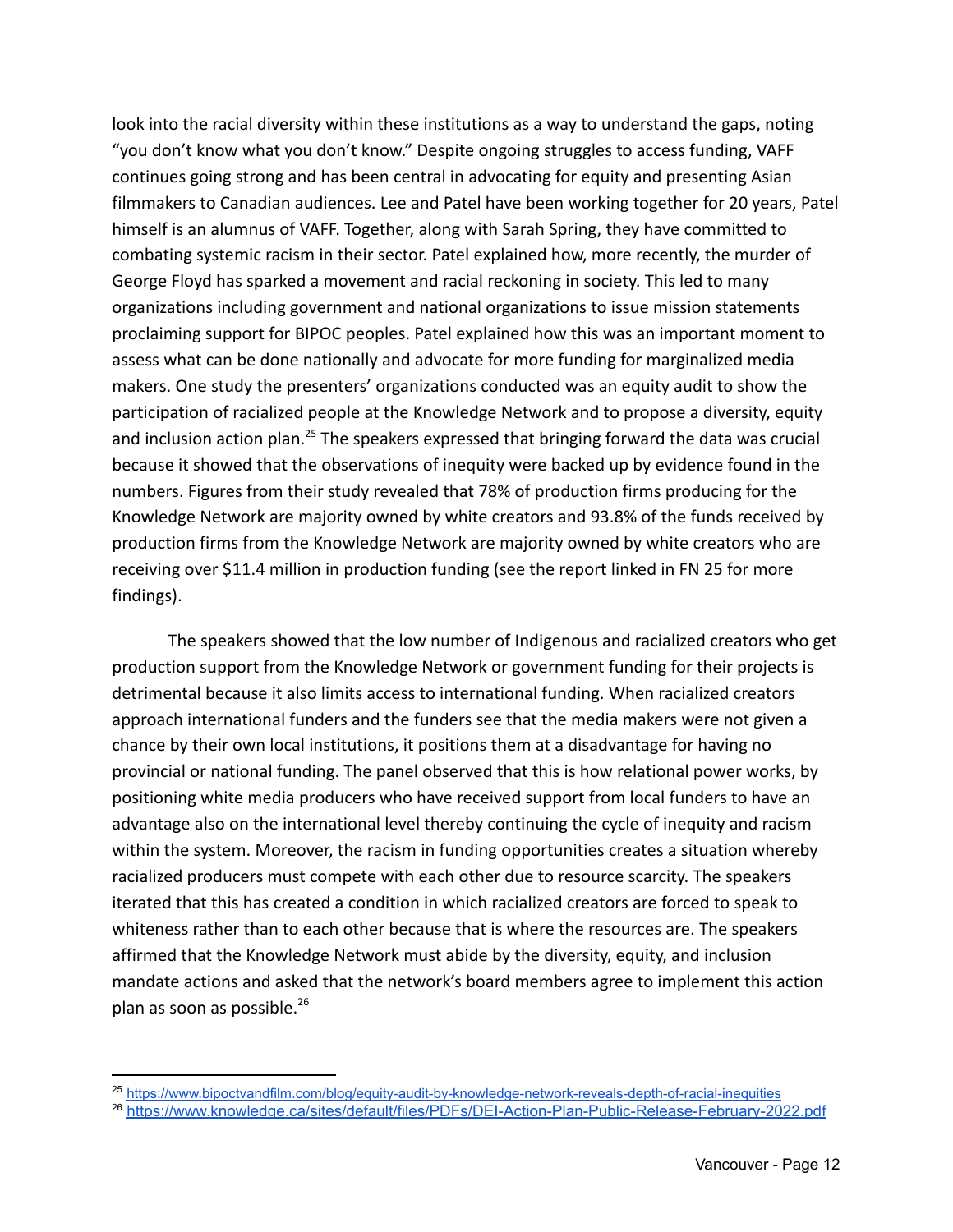Spring added that the equity audit is a step towards putting forward legislation in support of equity in the industry. Spring explained that Bill C-11<sup>27</sup> is set to bring online streamers within the control of the CRTC, which will drastically change what is considered Canadian broadcast content. Spring asked, will there be dedicated funding, collection, and oversight regarding equity as part of this effort? The speakers also spoke about the grant funding process and the gatekeeping that structures the application process, eligibility requirements, and outcomes. Lee, Patel, and Spring presented the following recommendations for building an anti-racism strategy for Canadian broadcasting:

- 1. Implementation of equity mandates at media institutions, such as the Knowledge Network.
- 2. Advocacy for better funding processes that support racialized creators. Specifically, a film fund is media for BIPOC producers that is also administered by BIPOC producers.
- 3. Racism in institutions attempts to exclude and split up racialized creators from each other; racialized creators must work in solidarity with one another.
- 4. Collect better data on equity-related demographics across all broadcasting. Where Canadian demographics are a result of racist immigration and colonial policies, Lee added that these realities should not be a benchmark to limit BIPOC representation in Canadian broadcasting.

After the presentations, CMAC facilitated a concluding open forum session where audience members and presenters gathered to reflect on the strategies put forward throughout the day and the questions presented in the event's Facilitation Guide. The open forum session proposed the following considerations for an anti-racism strategy for Canadian broadcasting:

- There must be equity data collection mandated for all broadcasters to ensure active investment in anti-racism at every level of media institutions.
- Tokenism is a prominent issue in the broadcasting sector which relies on appropriating the labour and resources of Indigenous, Black and racialized media workers. This must stop.
- Gatekeeping hinders many racialized media workers from participating and accessing work and resources. Board members, producers, scripters, writers and showrunners that have a colonial privilege are usually the gatekeepers.
- The funding system is a problem. Many racialized creators need support for understanding the funding mechanism in the Canadian system. The brilliance of the many talents is repressed by the lack of a clear pathway to success. Racialized creators have many barriers to overcome when writing grant applications, unlike white creators.
- News broadcasting organizations need to have more representation. For example, there is no Middle East specialist in most news media.

<sup>&</sup>lt;sup>27</sup> <https://www.parl.ca/legisinfo/en/bill/44-1/c-11>